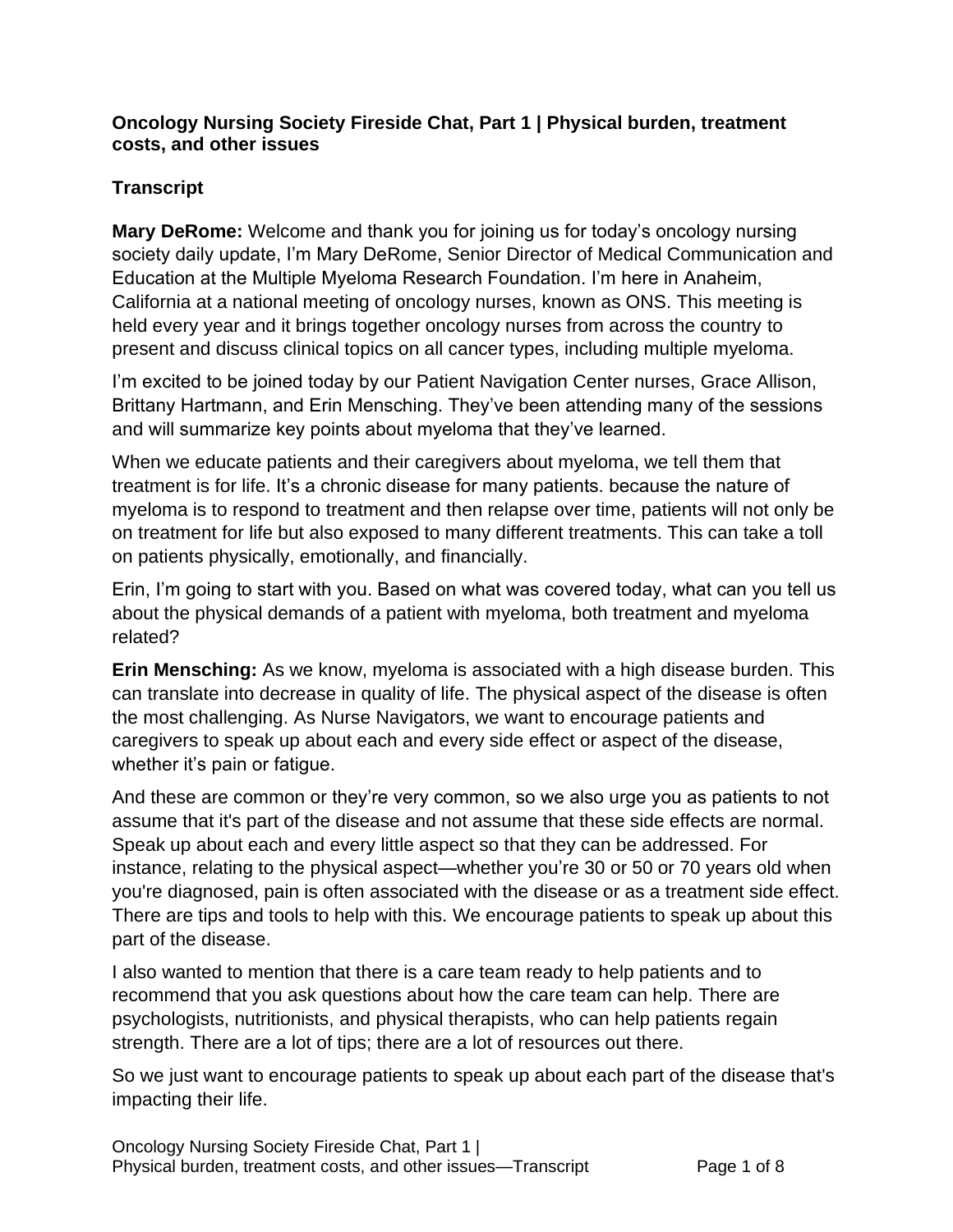**Mary DeRome:** That's great advice.

Grace, what was discussed at ONS that might help address some of these treatmentand disease-related burdens for patients?

**Grace Allison:** One of the most important parts that we learned about this week is communication. Communicating with your physician, and when you go in and see your care team and they ask you how you're doing, it's not a virtue to say "I'm fine." Because it doesn't benefit you and it doesn't benefit the treatment team. They want to know how you're managing on the treatment that you're undergoing so that they can maximize its impact. If you didn't communicate when you're struggling, it might get to a point where they're not able to intervene and manage. Then the treatment might be stopped prematurely, and you don't get the benefit.

A lot of times drugs have to be tailored to a myeloma patient's disease. If you come off one prematurely, it may impact you long term. Have that conversation and let people know how you're doing, so they can give you ways to manage it, that's important. Being open.

**Mary DeRome:** Brittany, what can you tell us about some of the therapies that multiple myeloma patients take frequently and some of the side effects that they get from these medications, and how patients can deal with that?

**Brittany Hartmann:** A lot of treatments can cause nausea; that's a big complaint within the community, a big side effect that can interfere with day-to-day life. To go off of what Grace was saying with being open and speaking with your physician, with these medications, that's something that you don't want to deal with every day.

One of the sessions presented a case study where instead of just stopping the treatment altogether, they did an adjustment for taking the antinausea medication about 30 minutes prior. The patient was able to stay on therapy. Instead of having to change to a whole new line of therapy, these supportive care measures can help a patient remain on something that is working. I know a lot of patients are on multidrug regimens and are concerned about starting another medication to combat a side effect, but there are other options.

In one of the preventing treatment toxicities talks that I went to, the nurse had piloted on an inpatient unit actually utilizing peppermint oil as an antinausea regimen, and it was shown to be effective. They're actually utilizing it and continuing to use that on their unit.

**Mary DeRome:** That's interesting.

**Grace Allison:** In our hospital, we had a nurse who trialed it. It was similar to the nausea that pregnant women were experiencing, so they had these acupuncture points on the wrist. we trialed these fans that put pressure on that acupressure point, and they were successful. Instead of a drug therapy, using complementary approaches and just being creative. Nurses are very creative when patients are suffering, and they want to find ways to help that may not be drug related.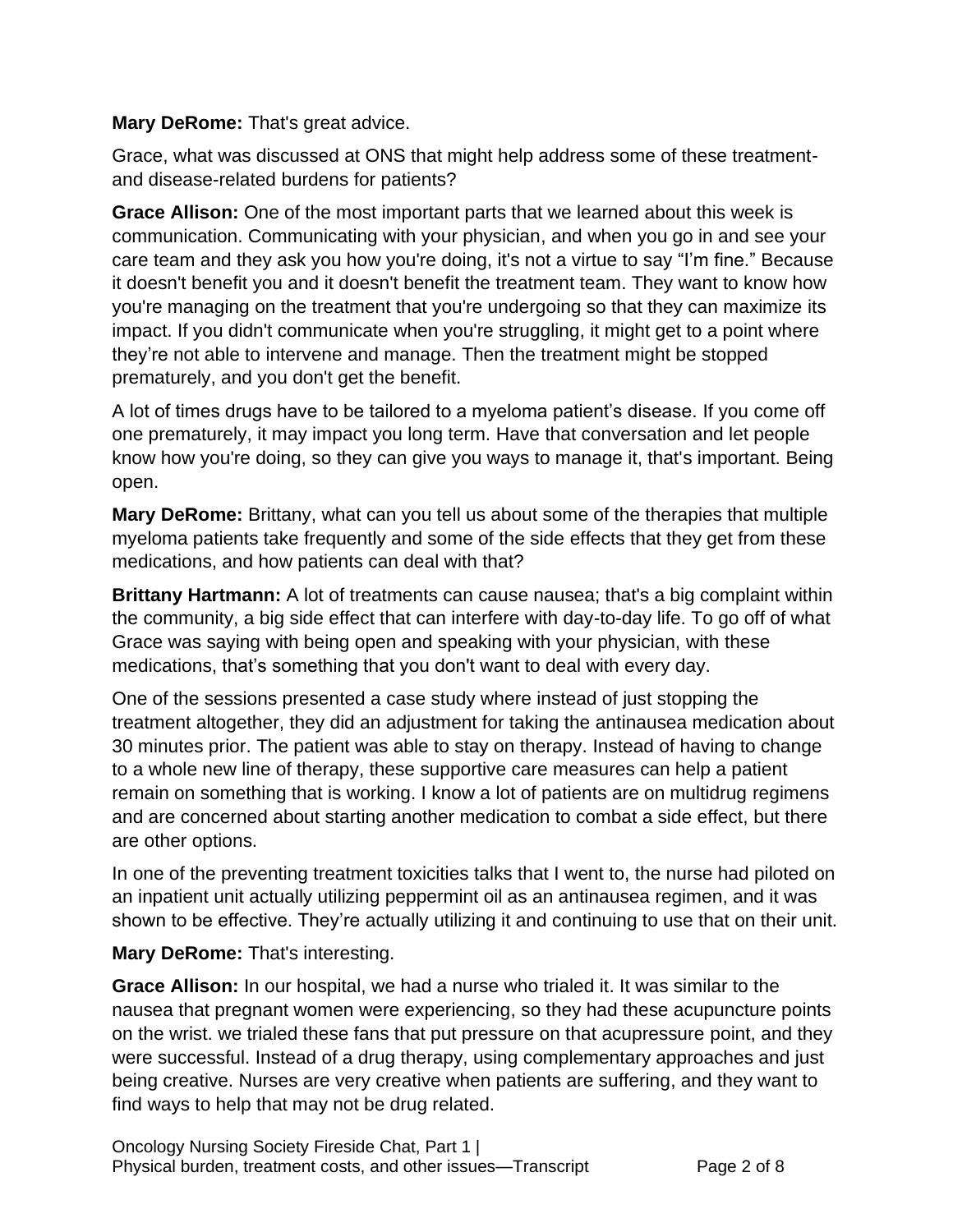**Mary DeRome:** I know that many times when we hear from patients, one of the main side effects that they talk about as being very debilitating is neuropathy. And I know that there are some things that can help with neuropathy—a dose reduction, taking a drug less frequently. But what else can work?

**Grace Allison:** Speaking with your physician, letting them know that you're having this problem; sometimes it can be related to other conditions. We heard a speaker who described a patient who had multiple myeloma but also had diabetes. It was, "what is contributing to this, are we able to better manage the blood sugar levels, better management of the diabetes, would that help?"

When you start experiencing peripheral neuropathy, it can present in many ways. It can be just tingling or numbness, but it also can be painful. Drugs are useful, but there are also complementary approaches. We saw somebody who was using essential oils in the session, they were using frankincense.

We've heard of physicians allowing patients, if it works for them, to try B vitamins. Acupuncture has been mentioned as successful; I've had some people say that that's worked for them. Constantly communicating with your team, asking them about the dosage adjustments, but also seeing what works for you as a person. Exercise was brought up, and they said that it may seem counterintuitive when you're in pain, but having that exercise going on every day increases the blood flow to the nerves so that you do find an improvement. Improvement in the patient's well-being overall, so that was brought up, I thought that was very interesting.

**Mary DeRome:** Would the procedure be for a patient who was experiencing these symptoms to try something and see if it works? Then, if it doesn't work, try the next thing on the list kind of thing until they find what works for them? Because I'm sure not everything works for every patient?

## **Grace Allison:** Exactly.

**Brittany Hartmann:** A lot of times, what I've seen done in practice, is actually as Grace mentioned—it could be myeloma, it could be something like diabetes—is to treat the source. You don't want to just mask it. You can ask your doctor about doing a neuropathy panel. There are blood tests that can show if it is some sort of vitamin deficiency and you just need to take a supplement. Or just investigate it a little bit further, but sometimes these are trial and error and a combination of things, not straightforward as though you're just going to take a medication and it's going to go away. Rather than that, you can use some complementary things, increase your activity, and just approach it overall.

**Mary DeRome:** I would imagine this is important for patients especially if they're on a therapy that seems to be working for them—that they control and mitigate these side effects so they can remain on that therapy.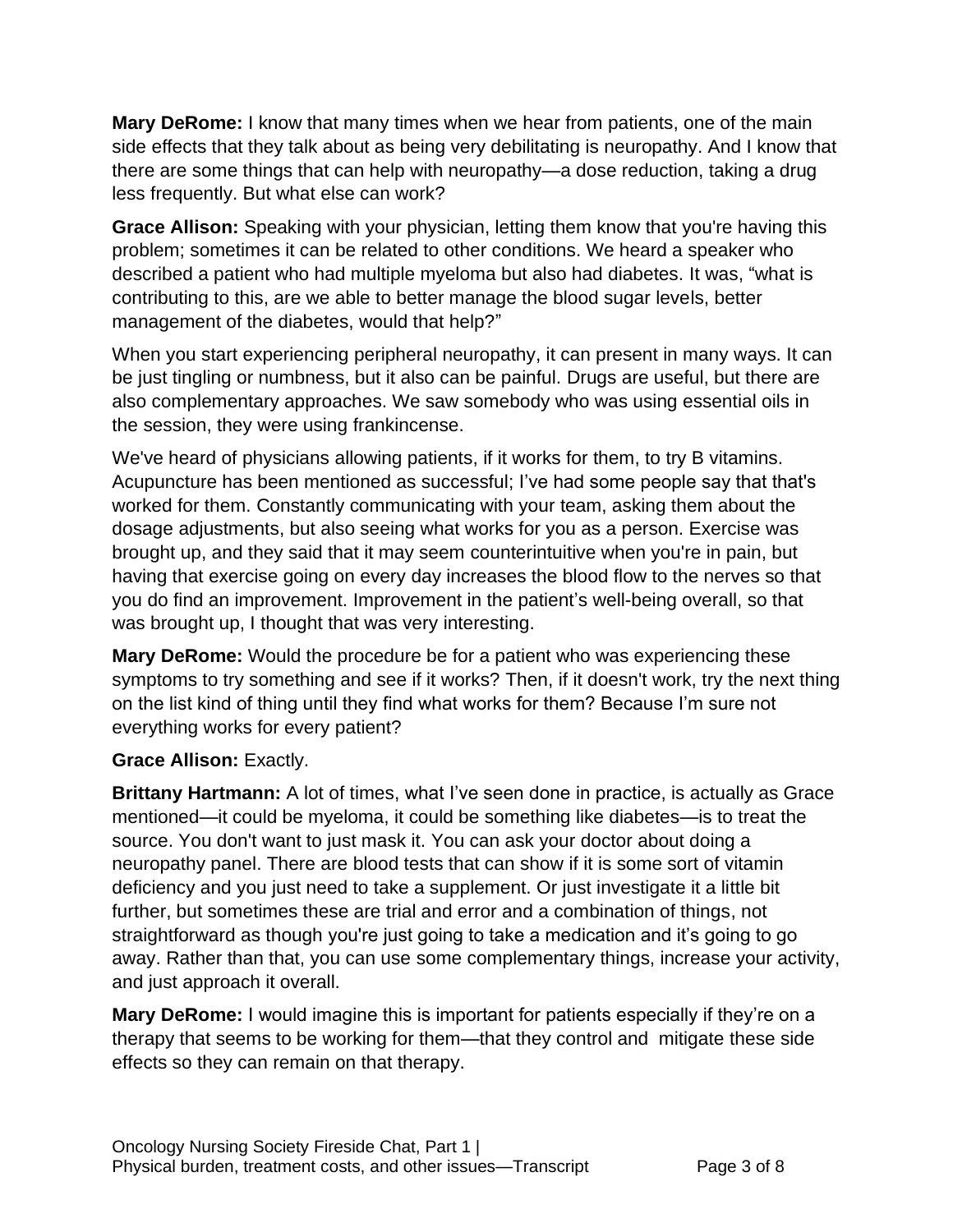So not only is there toxicity and effects of the disease and the treatments, but there's also financial impact of some of the myeloma treatments.

Brittany, can you explain to us what is financial toxicity? Is this a new term?

**Brittany Hartmann:** Financial toxicity is something that has just recently been investigated as part of a disease process. Not only are you dealing with these medications—which are very costly—and having to deal with your insurance providers, but there's other factors such as how often do you have to go to the doctor? How are you managing transportation? Are you local to your treatment center? There are a lot of things to consider. Luckily, there are a lot of organizations that offer grants; they're usually donation based, so they can change time to time.

The good news is that there have recently been generics for both lenalidomide and bortezomib, which are typical for first-line therapy. We're hopeful that that will help with the financial burden for patients. In one of the sessions, one of the presenters mentioned even reaching out to your community. For example, the church did fundraising for a patient. Utilizing all of the possible resources, speaking with your insurance provider—social workers are a great resource at the hospital and can sometimes guide you towards local funding, things that on a national level we may not be aware of. Knowing how to utilize your resources all around you can make a big impact.

**Mary DeRome:** It's important for patients to speak up to their care teams, speak to social workers, find out who has the information that they need, and then go to those folks and find the resources they need that relate to their financial situation.

**Brittany Hartmann:** Yes. And as Erin mentioned, the care team is not just the patient and the doctor. It's a robust network of individuals that can help. Knowing who to go to for different things will help patients get the most out of their treatment and improve quality of life overall.

**Mary DeRome:** Let's switch to another topic that was the focus of a session that you attended called Disparities in Multiple Myeloma With African Americans. We know that the Black community is at a higher risk of developing a myeloma precursor condition, and that multiple myeloma is twice as common and twice as deadly for Black patients compared to patients of other races.

I'm going to start with you, Grace, what are the disparities in diagnosis and care for Black myeloma patients and why do they exist?

**Grace Allison:** Some of this originates in the history of how Black and Brown people were treated in the medical community, which created this level of mistrust. We have found that Black and Brown people do not access care as readily, so they delay going to see a physician even though they have complaints. Access to care can be more challenging, also. What we at MMRF believe is that every patient with myeloma should receive maximum therapy for a good outcome. Raising awareness is important in the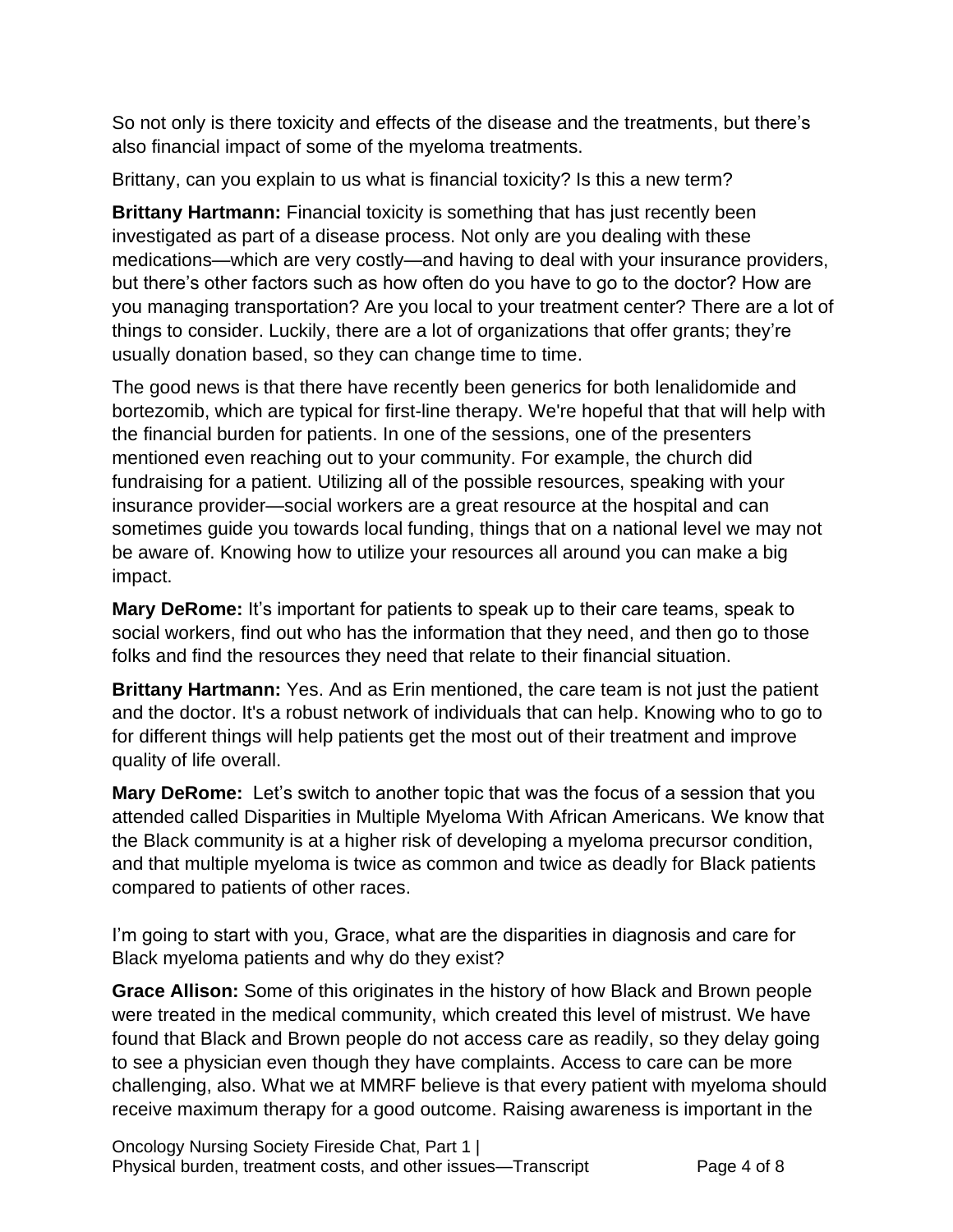African American and other communities, letting people know that bringing to your physician's attention—early—issues such as pain prevents people showing up with advanced disease, which is harder to get ahold of, harder to manage, and harder to treat.

So raising awareness is important and having an accurate representation of them in the community overall, that's important.

**Mary DeRome:** Studies have shown that there are certain therapies that Black patients are less likely to receive. Can you elaborate on that?

**Brittany Hartmann:** One specifically is stem cell transplant. The outcomes for patients if they do access care is very similar: Black patients and White patients respond, sometimes actually Black patients have better outcomes, even. It's important for patients to be educated and know that stem cell transplant is still a research-based, very great option to get patients into a deep remission, especially upon induction therapy.

One of the things that is sometimes limiting with that is the ability to actually move forward with the transplant because of a lot of different factors. Having a caregiver is a very essential part of the stem cell transplant process. The session I attended that it is not only the that may need to be out of work for 3 months, typically, but you also have the caregiver, who has to cover the additional finances, getting the patient to these appointments, being there to care for the patient, and doing the things that the patient is not able to do him- or herself.

That is one of the limitations that they did mention on stem cell transplant. Again, utilize resources, speak with the social worker, make sure that you are bringing a caregiver to your appointment at the initial appointment. Whenever you can have support there, it's important. It's good for people to know that stem cell transplant, though it can seem intimidating, is still an option.

And patient outcomes are much better.

**Mary DeRome:** So still seen as standard of care.

## **Brittany Hartmann:** Yes.

**Mary DeRome:** Erin, what can you tell us about clinical trials and the Black community? I've heard a lot of physicians say lately that now not only is stem cell transplant the standard of care but clinical trials in myeloma can also been seen as a standard of care, especially for patients who have run out of other options. What can you tell us about African Americans and participation in clinical trials and how now important that is?

**Erin Mensching:** African Americans are underrepresented in clinical trials. We'd like this to change, because to give good data and good information representative of the population, we need more African American participation.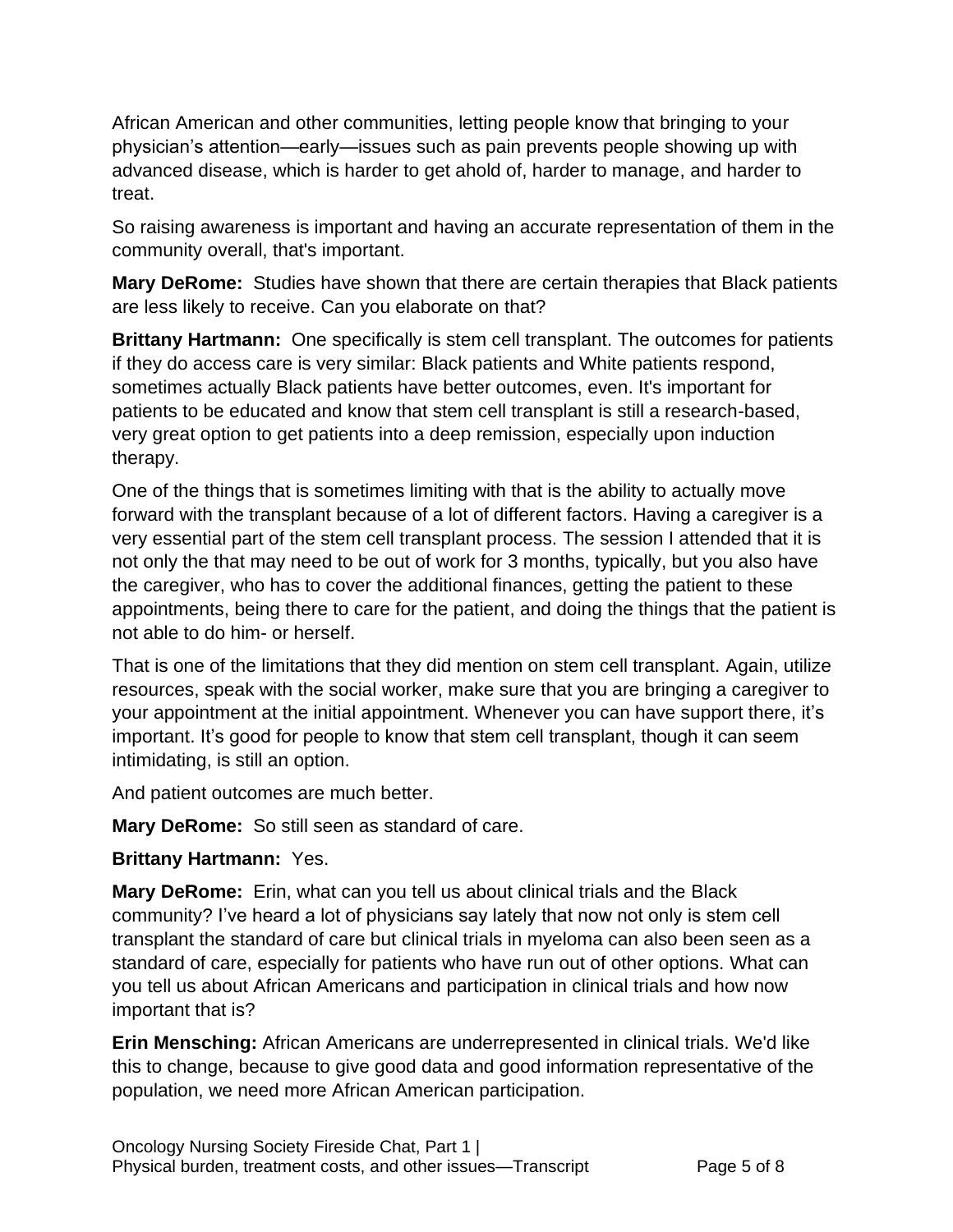Historically, there has been a mistrust of the medical community and so I just wanted to point out a couple facts about clinical trials: once a patient consents to join a clinical trial, he or she is very carefully monitored. Not only that, but the patient has earlier access to important treatments that are coming out and can speak up about their side effects, and this information is all collected. It's all important information to help these treatments become approved. I just want to reiterate, too, that there is a misconception that there is a placebo involved and with these trials; there isn't. We hope that this will change over time so that the data can be more representative of the actual myeloma community.

**Mary DeRome:** It would be ideal if 20% of patients in clinical trials could be from the Black community, because essentially 20% of myeloma patients are Black. That would ensure that the results of the clinical trials were actually applicable to every myeloma patient.

If you're having clinical trials that are only including one race, the results that come out—whether or not the drug works or not—may not be the same in other communities. That's why it's so important.

**Erin Mensching:** It was highlighted in a lot of these sessions: research is such an integral part of myeloma. This is how we get these new therapies approved. One thing we've seen a ton is the timeline of treatments starting in the '90s just with steroids. Then the introduction of stem cell transplants, where we are now versus 20 years ago—it's leaps and bounds.

So participation in these clinical trials to get these drugs approved is important to patients now and in the future.

**Mary DeRome:** I think all myeloma patients should be grateful to patients who have come before them who have volunteered for clinical trials, because that's where all the new drugs come from. Nothing is approved without extensive study and clinical trials, so it's important for all patients to stand up and volunteer for that if they can.

**Grace Allison:** And to know that a clinical trial is possible at any point along their myeloma journey. You can join a clinical trial at the very beginning, but clinical trials are an option at any point if it's suitable. A physician can have a mind to what would suit you as an individual. But, to your point, they can only postulate that the outcomes are going to be the same for everybody until we have correct representation of the whole community.

**Mary DeRome:** What can you tell us about the clinical trials and studies that we sponsor with the MMRF and in our Multiple Myeloma Research Consortium, and have we been successful as an organization in recruiting diverse clinical trial populations?

**Grace Allison:** I believe we have. Our CoMMpass trial represented the African American community very well. We learned a lot of important data from that, and it has been utilized to just build clinical trials around what we've discovered genetics-wise and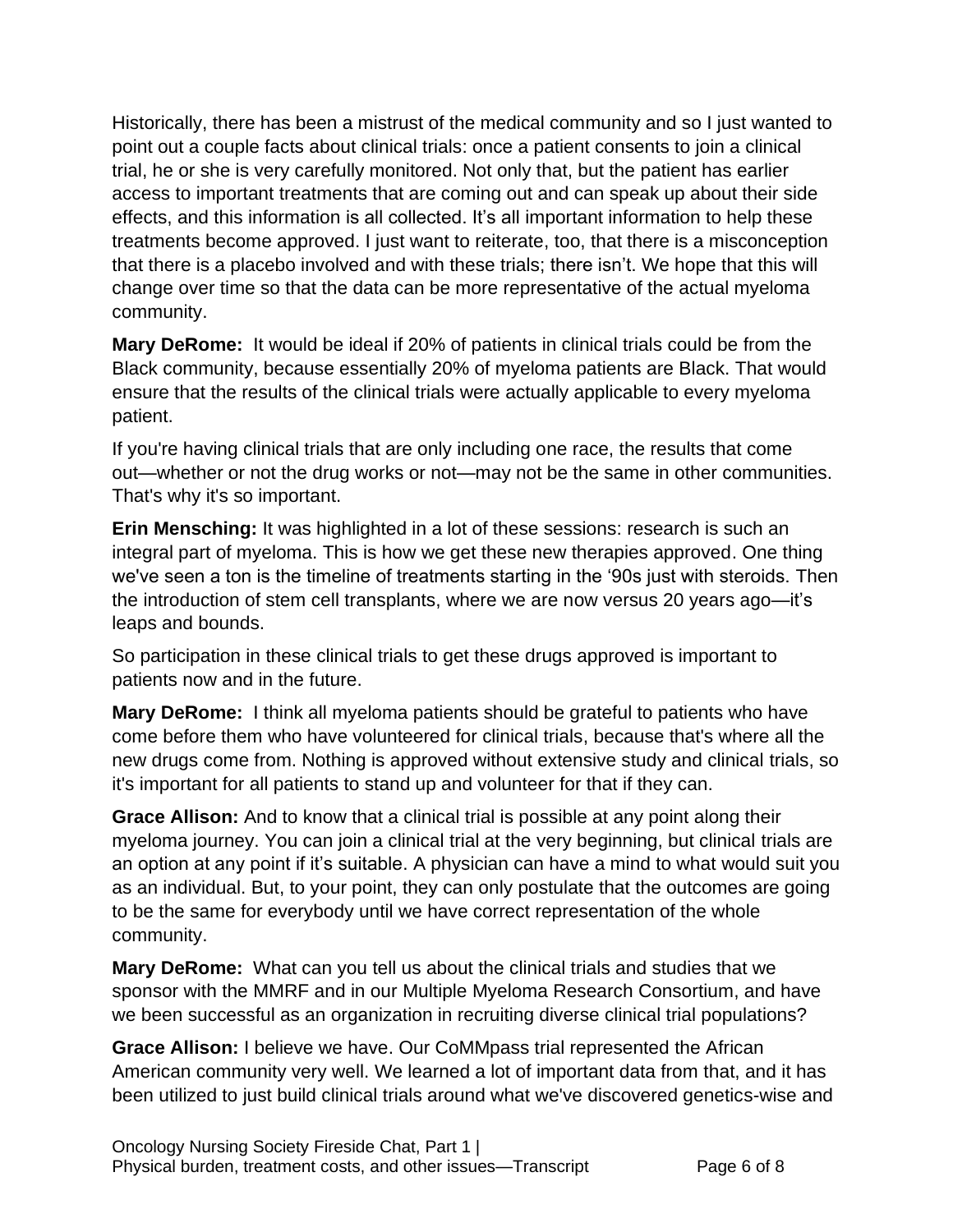otherwise. We had 11,050 people enrolled in CoMMpass worldwide. That information is going to be very beneficial right now and also in the future.

**Mary DeRome:** Yes, and that trail has spawned over 100 publications to this point and still going.

**Erin Mensching:** And it's still referenced in the studies, it was referenced in the session that we attended, too.

**Mary DeRome:** Great. I think that we at the MMRF are trying to do our part in making sure that we're enrolling a diverse patient population in all the trials that we are involved in, because part of our mission is to find new therapies and potentially a cure for each and every myeloma patient.

Ladies, my last question to you all is, what will be some of the main messages from what you have learned so far that you'd like to share with patients who call into the MMRF's Patient Navigation Center? Grace, I'm going to start with you.

**Grace Allison:** I believe we should let every patient know that communication is key. Letting them know that we are here to help them weigh the pros and cons, and sometimes we have more time to help them discuss what the physician has proposed as a treatment plan. But we want the patients to be informed, we want them well educated and able to make the decision for themselves. Because sometimes there are multiple treatments that could be suitable, so they be given options that they have to pick between.

We want patients informed, we want to be able to provide information, and we want to be able to have that open communication considering every aspect of their life. It's okay to consider whether you want to go into the treatment center once a week versus three times a week. It's okay to say I want to get ready for my son's wedding, I need to be able to take off for a vacation. All of that is life, and we want the patient to be able to live his or her life—not to be governed by the therapy for myeloma, but able to live with the disease and be happy and have a good quality of life, that's important. Keeping that open line of communication, I think, is very important to be able to accomplish that.

**Mary DeRome:** So, Brittany, what is your overarching vision from what you've seen so far that you want to share with patients?

**Brittany Hartmann:** I think that one of the most exciting things is all of the new options for therapy.

I know we spoke about the timeline of where myeloma treatment was 20 years ago, so things such as BCMA therapy and CAR T—which we're going to attend more sessions and learn more about—these are exciting things that patients hear about. We're here to help educate them even more on what their options are. One of the sessions actually said that once you get to the point where you have relapsed or refractory disease, which is an anticipated part of myeloma, you look at all of these options and say, where do I even start? But that's an exciting thing for patients, because one of the anxieties that